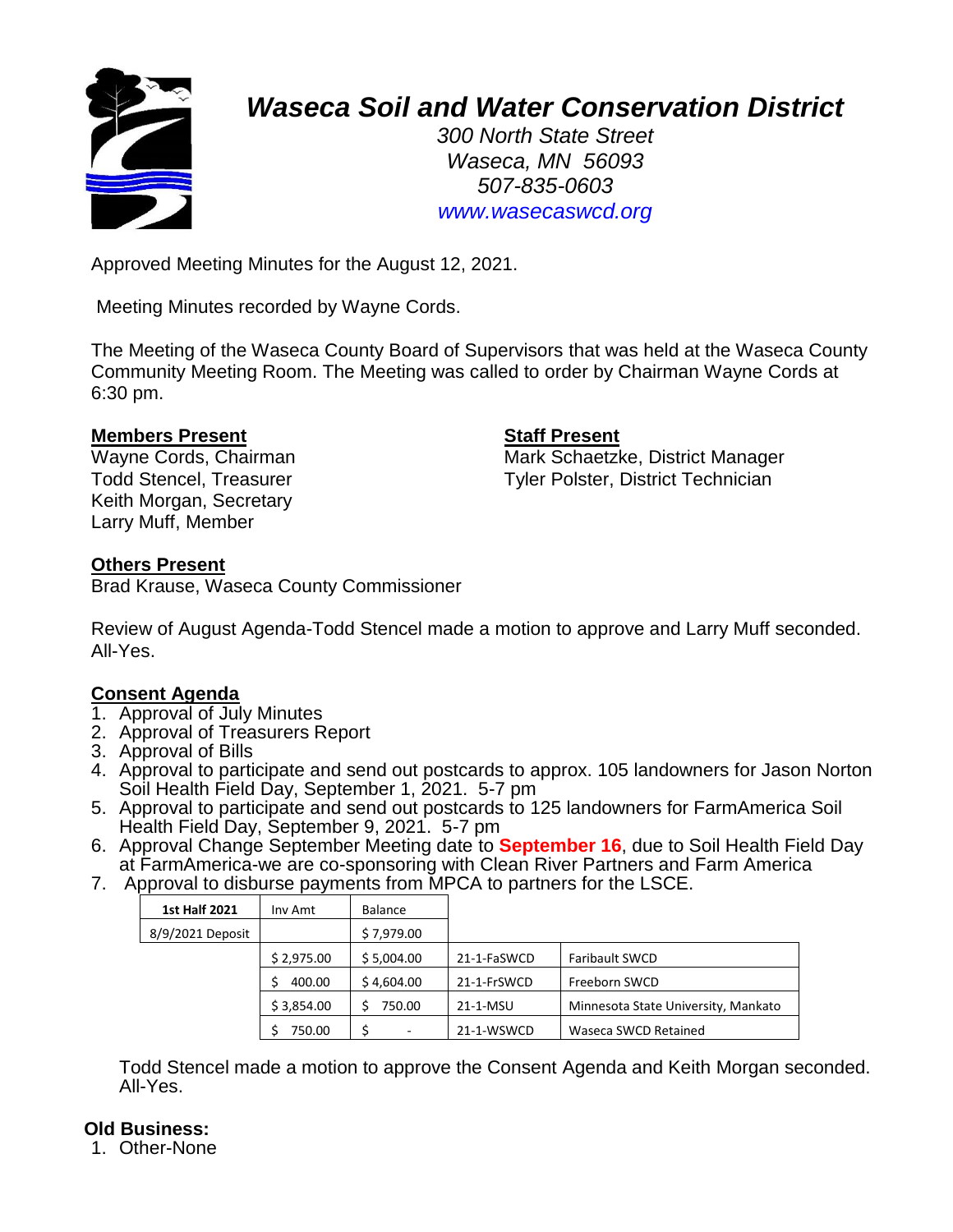# **New Business:**

1. Approval to disburse payments from Le Sueur 1W1P Grant-Keith Morgan made a motion to approve disbursements and Todd Stencel seconded. All-Yes.

| <b>Inv Date</b>  | Invoice #    | <b>Invoice</b><br>Amount | <b>Check</b><br>Ħ | <b>Direct</b><br>Grant<br>Charge | Partner                  |
|------------------|--------------|--------------------------|-------------------|----------------------------------|--------------------------|
| 1st Half pf 2021 |              |                          |                   |                                  |                          |
| 7/6/2021         | 2021-1-FC    | 158.24                   |                   |                                  | Freeborn County Env Serv |
| 7/13/2021        | 2021-1-WSWCD | 1.246.19                 | None              | х                                | Waseca SWCD              |

- 2. Le Sueur 1W1P Contract-Larry Muff made a motion to approve with recommended changes and Todd Stencel seconded. All-Yes.
- 3. GBERBA Cover Crop Contract #319-TMDL-81-15 Randy Sorg maximum payment of \$3607.00 Total Estimated Contract Amount \$7215.00-Todd Stencel made a motion to approve a payment of \$3086.00 for total receipts and Keith Morgan seconded. All-Yes.
- 4. GBERBA Cover Crop Contract # 319-TMDL-81-17 Robert Priebe maximum payment of \$3250.00 Total Estimated Contract Amount \$6500.00 Todd Stencel made a motion to delegate staff to make payment up to maximum amount of \$3250.00 when bills are presented and Keith Morgan seconded. All-Yes.
- 5. RIM WO #81-20-W801 for \$3500.00-Dave Schultz-Wetland Restoration T/A- Keith Morgan made a motion to approve and Larry Muff seconded. All-Yes.
- 6. RIM WO #81-20-W802 for \$2000.00-Sam Borneke-Wetland Restoration-Larry Muff made a motion to approve and Keith Morgan seconded. All-Yes.
- 7. Riparian Protection Cover Crop Contract #2021-1 Dale Schweer for \$1200.00-Todd Stencel made a motion to approve and Keith Morgan seconded. All-Yes.
- 8. 2022 Calendar-FYI-any changes, additions, suggestions? None-good to go.
- 9. Open Meeting Law Updates-FYI
- 10. Other

### **Supervisor/Meeting Reports:**

Larry Muff gave report on Le Sueur 1W1P Policy Meeting he attended.

Wayne Cords gave report that the Area VI meeting will be September 21. He also reported on the Janesville Township Meeting-RE: Mike Jewison/Iosco Creek he attended.

### **Agency Reports/Commissioners:**

Ciara Ahrens, NRCS Team Lead, submitted a report on NRCS hired 2 new staff.

Brad Krause, Waseca County Commissioner, requested information on the financial report and budget. He also reported that Chris Howard has been hired as new Ditch Inspector.

### **Staff Reports:**

Tyler reported on 27 CRP Plans, Phone calls on Easement Checks.